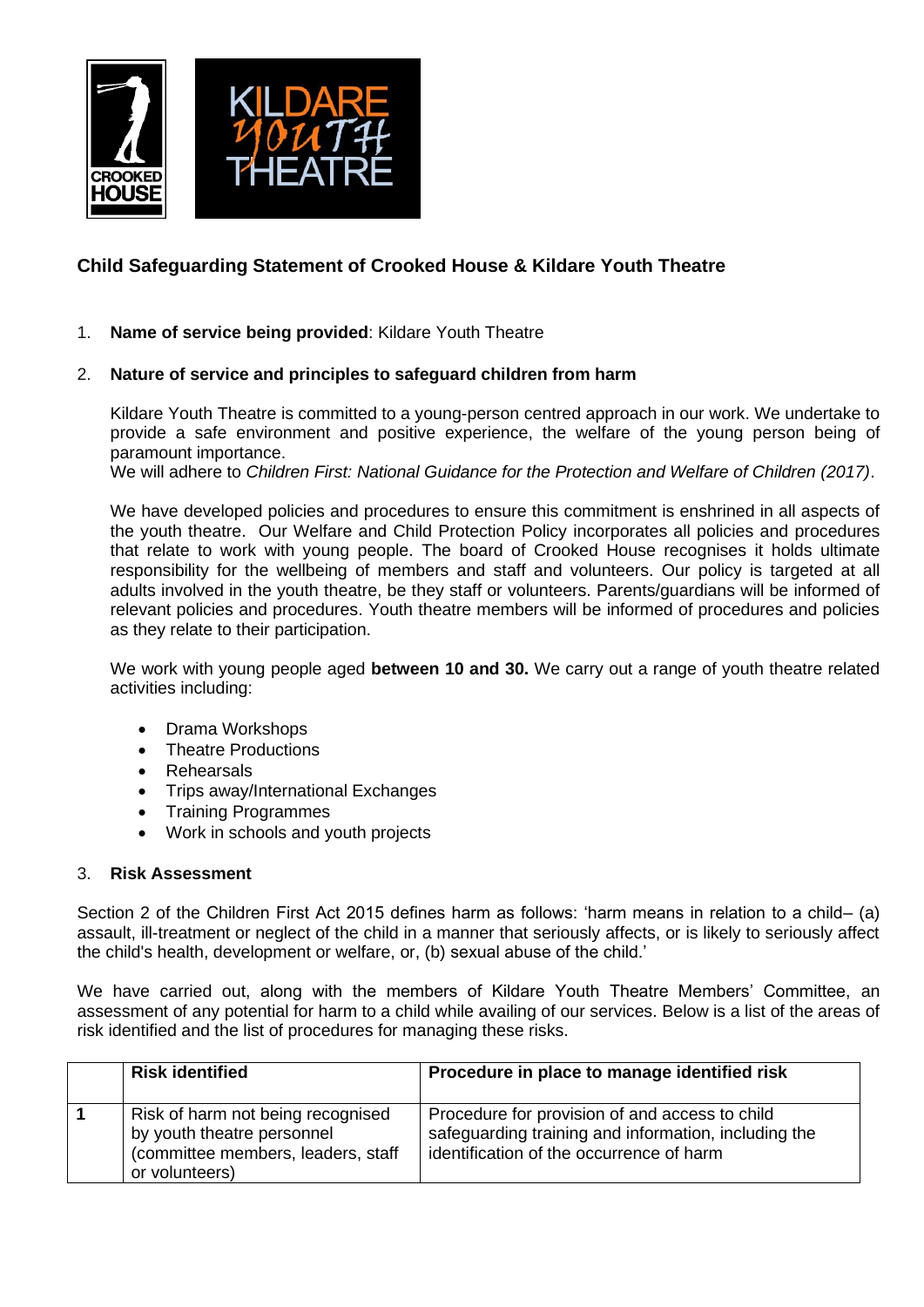| $\overline{2}$          | Risk of harm not being reported<br>properly and promptly by youth<br>theatre personnel                                                                                                       | All personnel are provided with procedures for the<br>reporting of child protection or welfare concerns to<br>Tusla. Including information on the role and<br>responsibilities of the Designated Liaison Person and<br><b>Mandated Persons</b>       |
|-------------------------|----------------------------------------------------------------------------------------------------------------------------------------------------------------------------------------------|------------------------------------------------------------------------------------------------------------------------------------------------------------------------------------------------------------------------------------------------------|
| 3                       | Risk of young person being harmed<br>by youth theatre personnel                                                                                                                              | Procedure for the safe recruitment and selection of<br>workers and volunteers to work with children including<br>procedure for Garda Vetting.<br>Policy for the supervision/ training and support of staff<br>Code of Behaviour for staff/volunteers |
| $\overline{\mathbf{4}}$ | Risk of harm due to bullying of a<br>young person                                                                                                                                            | Anti-bullying policy<br><b>Group Contract for Members</b>                                                                                                                                                                                            |
| 5                       | Risk of harm due to inadequate<br>supervision of young people                                                                                                                                | Policy on Adult/Young People Ratios<br>Code of Behaviour for staff/volunteers                                                                                                                                                                        |
| $6\phantom{1}$          | Risk of harm due to inappropriate<br>relationship/communications<br>between youth theatre personnel<br>and a young person                                                                    | Policy on Communications with young people<br>Code of Behaviour for Leaders<br>Procedures for Giving Lifts to Young People<br>Guidelines on Inappropriate Physical Contact                                                                           |
| $\overline{7}$          | Risk of harm caused by youth<br>theatre personnel communicating<br>with young people in an<br>inappropriate manner via social<br>media, texting, texting, digital device<br>or other manner. | Policy on Communications with young people                                                                                                                                                                                                           |
| 8                       | Risk of harm due to innapropriate<br>use of images of young people                                                                                                                           | Policy on Use of Images                                                                                                                                                                                                                              |
| 9                       | Risk of harm due to innapropriate<br>use of young people's personal data.                                                                                                                    | <b>Confidentiality Policy</b>                                                                                                                                                                                                                        |
| 10                      | Risk of injury during physical theatre<br>workshops.                                                                                                                                         | <b>Safety Policy and Guidelines</b>                                                                                                                                                                                                                  |
| 11                      | Risk of emotional upset during<br>directing or facilitation of young<br>people brought about by<br>inappropriate requests                                                                    | Guidelines on Directign and facilitating Yopung People<br>Guidleines on Creating a Safe Space<br>Training and supervision of directors and facilitators                                                                                              |
| 12                      | Risk of harm to young people from<br>other young people or personnel<br>when chaging / using dressing<br>rooms during performances                                                           | Code of Behaviour for Staff / Volunteers<br>Guidelines for Monitoring Changing Rooms and Dorms                                                                                                                                                       |
| 13                      | Risk of emotional and psychological<br>harm to young people from<br>excessive criticism of performance                                                                                       | Guidelines for Directign and Facilitating<br><b>Training in Offering Feedback</b>                                                                                                                                                                    |